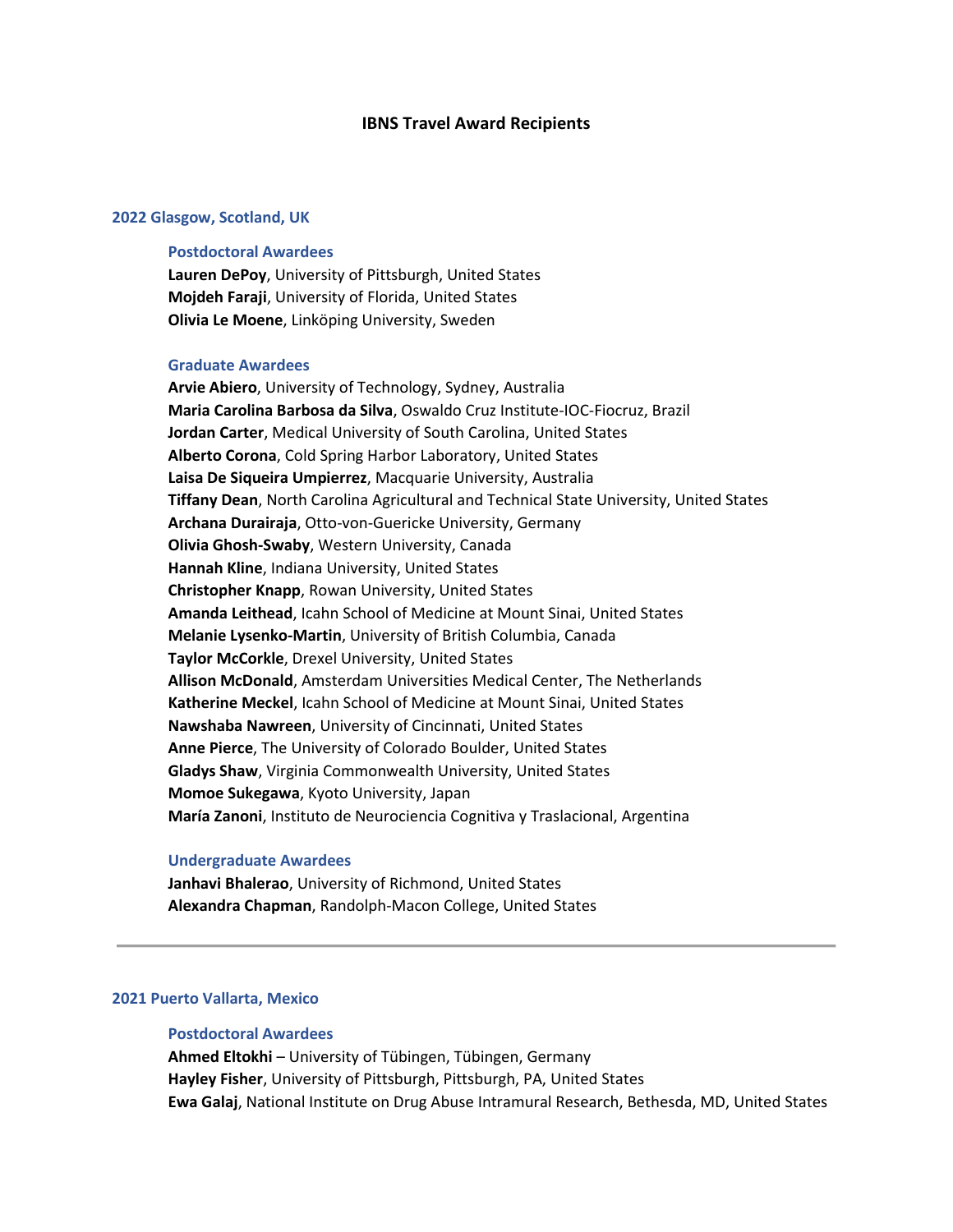**Marie Labouesse**, Columbia University, New York, NY, United States **Jordan Marrocco**, The Rockefeller University, New York, NY, United States **David Nguyen** – University of Michigan, Ann Arbor, MI, United States **Suzanne Nolan**, Vanderbilt University, Nashville, TN, United States **Puja Parekh**, Weill Cornell Medicine, New York, NY, United States **Nicholas Race**, University of Pittsburgh Medical Center, Pittsburgh, PA, United States

## **Graduate Awardees**

**Claire Corbett**, Rowan University, Vorhees, NJ, United States **Moises dos Santos Correa**, Universidade Federal do ABC, São Paulo, Brazil **Eleni Haritomeni Moschonas**, University of Pittsburgh, Pittsburgh, PA **Tavleen Kaur**, Taiwan International Graduate Program, Taipei, Taiwan **Sean Monroe**, Miami University, Oxford, OH, United States **Ileana Morales**, University of Michigan, Ann Arbor, MI, United States **Kayla Nygaard**, Washington University in St. Louis, Saint Louis, MO, United States **Evelyn Ordoñes Sanchez**, Temple University, Philadelphia, PA, United States **Felicia Reed**, Monash University, Melbourne, Australia **Rhianne Scicluna**, University of Sydney, Sydney, Australia **Michelle Stackmann**, Columbia University, New York, NY, United States **Nicholas Upright**, Icahn School of Medicine at Mount Sinai, New York, NY, United States **Sabrina Zequeira**, University of Florida, Gainesville, FL, United States

# **Undergraduate Awardees**

**Anjali Kumari**, North Carolina Agricultural & Tech. State Univ., Greensboro, NC, United States **Megan Maxwell**, Washington University in St. Louis, St. Louis, MO, United States **Aftyn Trumbo**, Randolph-Macon College, Ashland, VA, United States

# **2020 Online Poster Session**

**Plexon Postdoctoral Award Holly Hunsberger**, Columbia University, USA

## **Postdoctoral Awards**

**Jennifer Fragale**, Rutgers University, USA **Katherine McMurray**, University of Cincinnati, USA **Agnieszka Potasiewicz**, Polish Academy of Sciences, Poland **Jennifer Tuscher**, University of Alabama at Birmingham, USA

# **Graduate Awards**

**Alice Abbondanza**, FGU - Institute of Physiology CAS, Czech Republic **Debra Bercovici**, University of British Columbia, Canada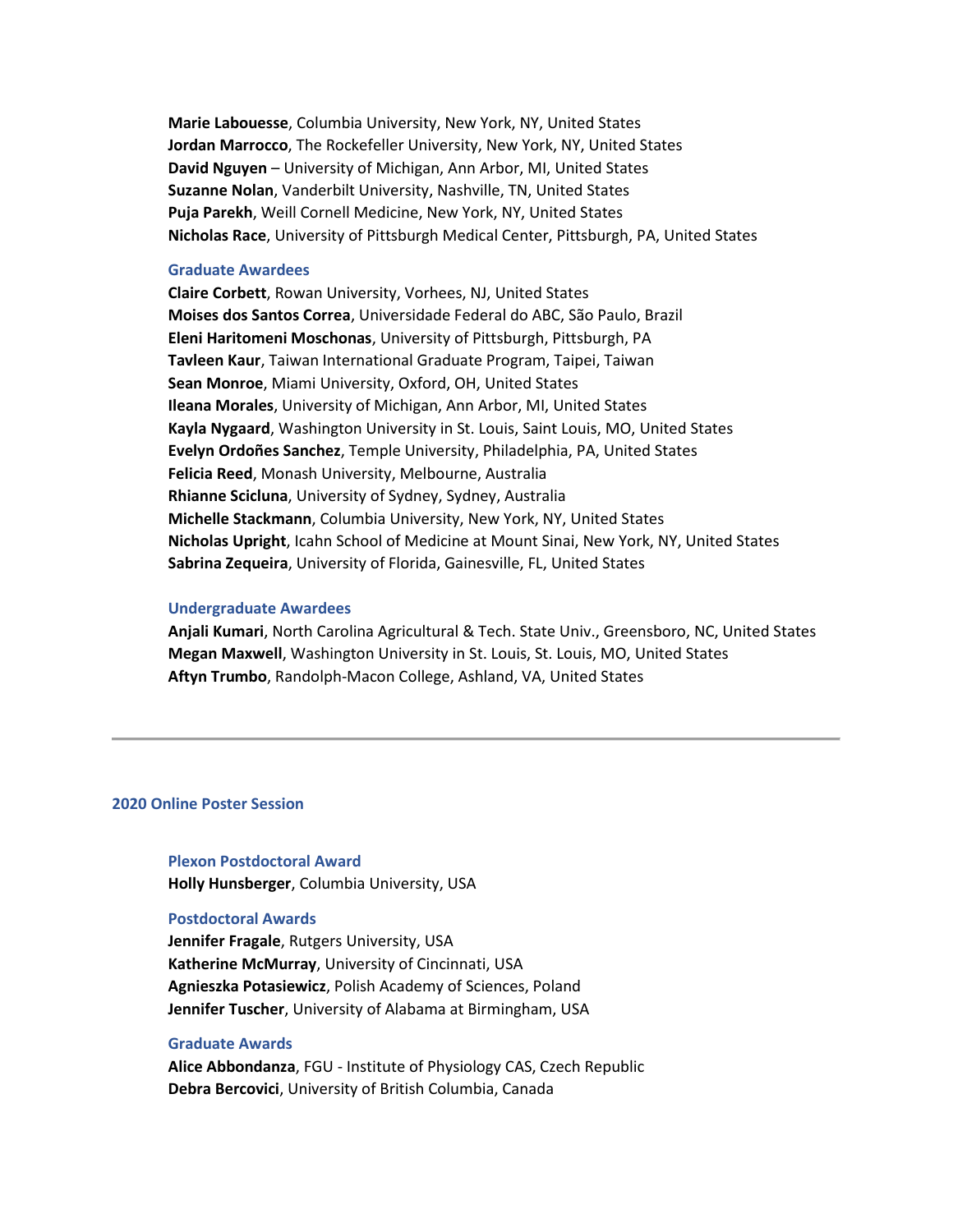**Elizabeth Berg**, University of California Davis, USA **Dionnet Bhatti**, Harvard University, USA **Alexandre Guerin**, The Florey Institute of Neuroscience and Mental Health, Australia **Nicole Jenni**, University of British Columbia, Canada **Najmeh Katebi**, Tehran University of Medical Sciences, Iran (Islamic Republic of) **David Keller**, Semmelweis University, Hungary **Judith Kreutzmann**, Otto-von-Guericke University, Germany **Stacia Lewandowski**, Drexel University, USA **Kamakshi Mehta**, All India Institute of Medical Sciences, India **Laura Milton**, Monash University, Australia **Rebecca Ravenelle**, City University of New York, USA **James Ryan**, Weill Cornell Medicine, USA **Kevin Uribe**, The University of Texas at El Paso, USA **Krista Wahlstrom**, University of Iowa, USA

# **Undergraduate Awards**

**Yasmin Padovan-Hernandez**, University of Florida, USA

# **2019 Cairns, QLD, Australia**

# **Postdoctoral Awardees**

**Andrew Abela**, Centre For Addiction and Mental Health, Toronto, ON, Canada **Marley Kass**, Columbia University, New York, NY, United States **Millie Rincon-Cortes**, University of Pittsburgh, Pittsburgh, PA, United States **Alexander Smith**, Icahn School of Medicine at Mount Sinai, New York, NY, United States **Karly Turner**, University of New South Wales, Buderim, QLD, Australia **Leigh Walker**, Florey Institute of Neuroscience and Mental Health, Melbourne, VIC, Australia

### **Graduate Awardees**

**Kevin Braunscheidel**, Medical University of South Carolina, Charleston, SC, United States **Briana Chen**, Columbia University, New York, NY, United States **Katherine Drummond**, Florey Institute of Neuroscience and Mental Health and University of Melbourne, Melbourne, VIC, Australia **Mariela Faykoo-Martinez**, University of Toronto, Mississauga, ON, Canada **Hannah Ihme**, Philipps-University Marburg, Marburg, Germany **Johnny Kenton**, University of New Mexico, Albuquerque, NM, United States **Saurabh Kokane**, The University of Texas at Arlington, Arlington, TX, United States **Daphne Ling**, The University of British Columbia, Vancouver, BC, Canada **Stela Petkova**, MIND Institute, University of California Davis, Sacramento, CA, United States **Jose Reyes**, Universidad Central del Caribe, Arecibo, PR, United States **Omar Sial**, Texas A&M University, College Station, TX, United States **Diana Sketriene**, The Florey Institute, Melbourne, VIC, Australia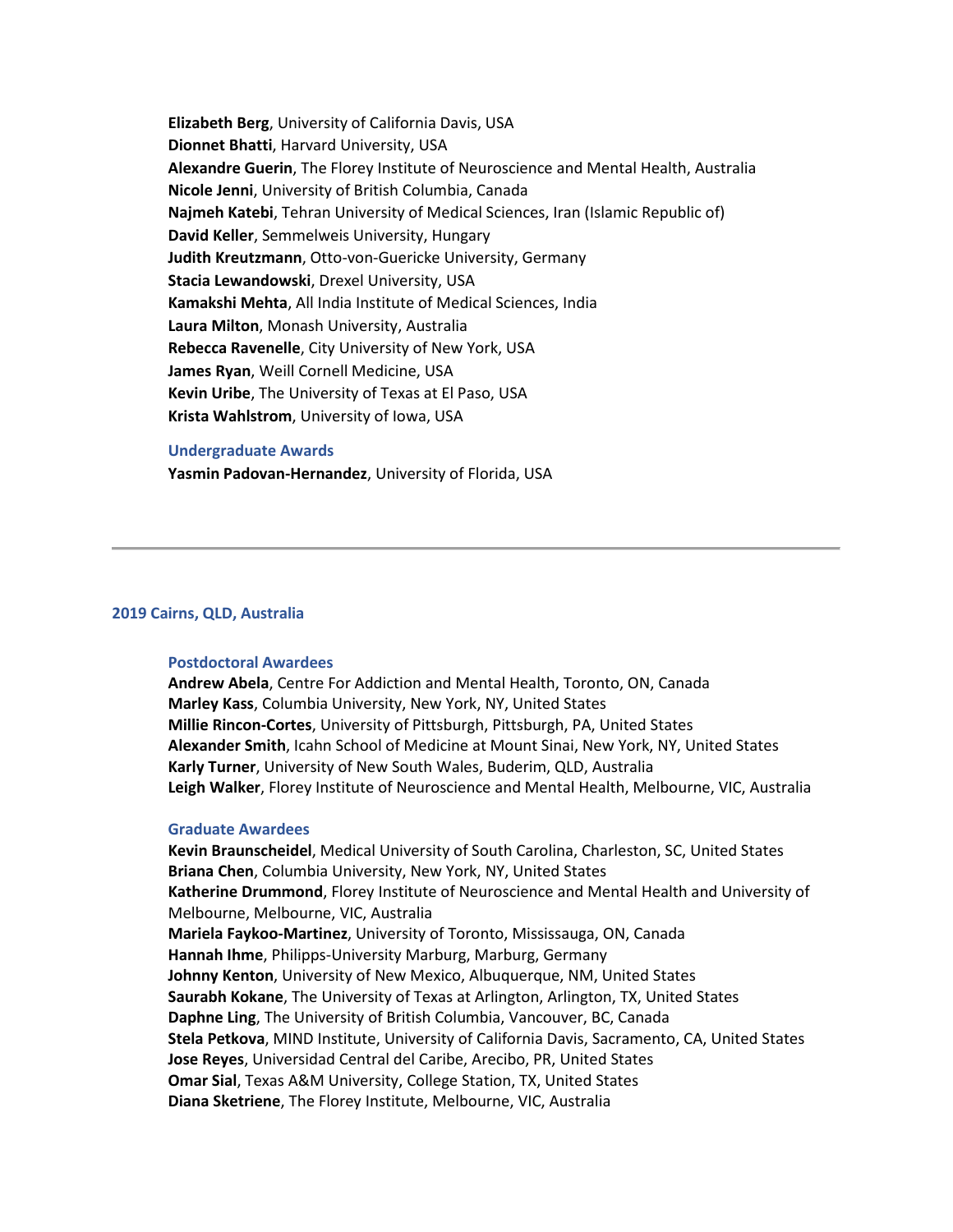**Elysia Sokolenko**, University of Melbourne, Armadale, WA, Australia **Maria Willadsen**, Philipps-University of Marburg, Marburg, Germany

#### **Undergraduate Awardee**

**Jonte Roberts**, University of Colorado Denver, Aurora, CO, United States

## **Thorlabs Diversity Travel Awardees**

**Ana Luisa Moreira**, Federal University of Rio Grande do Norte, Natal, Brazil **Jaquelinne Pinheiro da-Silva**, Federal University of Rio Grande do Norte, Natal, Brazil

# **2018 Boca Raton, Florida, USA**

## **Postdoctoral Awardees**

**Fernando Caravaggio**, University of Toronto, Toronto, ON, Canada **Patricia B. de la Tremblaye**, University of Pittsburgh, Pittsburgh, PA, United States **Jessica Deslauriers**, University of California San Diego, La Jolla, CA, United States **Maria Diehl**, University of Puerto Rico School of Medicine, San Juan, PR, United States **Anand Gururajan**, University College Cork, Cork, Ireland **Joshua Haight**, Yale University, New Haven, CT, USA

## **Graduate Awardees**

**Hector Bravo-Rivera**, University of Puerto Rico, San Juan, PR, United States **Chelsea Brown**, University of California Santa Barbara, Santa Barbara, CA, United States **Caitlin Burgdorf**, Weill Cornell Medicine, New York, NY, United States **Courtney Bryce**, University of British Columbia, Vancouver, BC, Canada **Nicholas Everett**, Macquarie University, Marsfield, NSW, Australia **Niveen Fulcher**, University of Western Ontario, London, ON, Canada **Lina Fernanda Gonzalez Martinez**, University of Texas, Austin, TX, United States **Caesar Miguel Hernandez**, University of Florida, Gainesville, FL, United States **Sofiya Hupalo**, University of Wisconsin, Madison, WI, United States **Rukhshona Kayumova**, Philipps University, Marburg, Germany **Brittany Kuhn**, University of Michigan, Ann Arbor, MI, United States **Jennifer Martin**, State University of New York, Buffalo, NY, United States **Solianne Martinez-Jimenez**, Universidad Central del Caribe, Bayamon, PR, United States **Laura Mendez**, University of Puerto Rico, Medical Sciences Campus, San Juan, PR, United States **Kelly Moench**, Indiana University, Bloomington, IN, United States **Shin Park**, University of Florida, Gainesville, FL, United States **Jacqueline Quigley**, University of Michigan, Ann Arbor, MI, United States **Melissa Rivera-Lopez**, University of Puerto Rico School of Medicine, San Juan, PR, United States **Luan Tonelli**, Philipps University, Marburg, Germany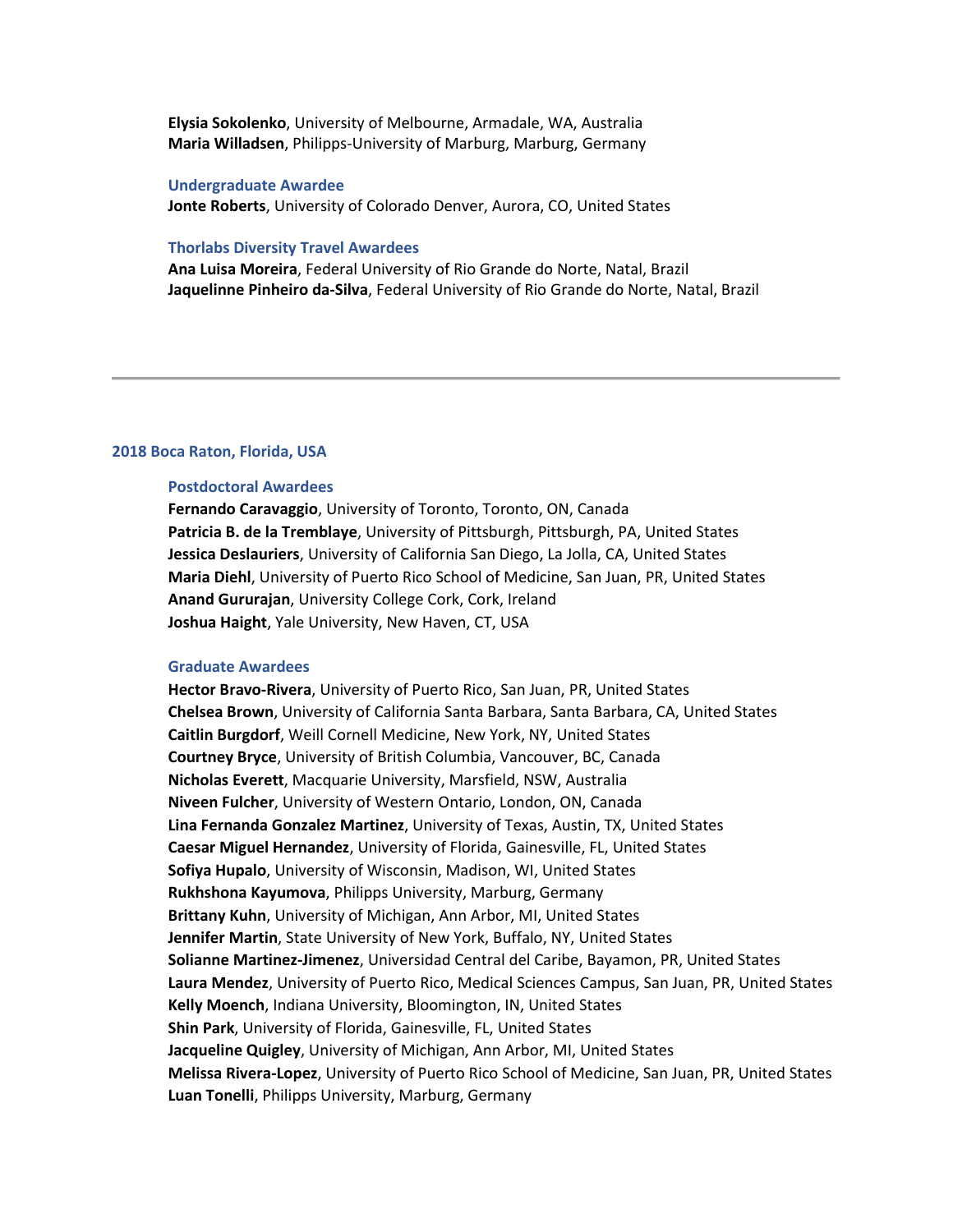**Margarida Trigo**, University of Manchester, Manchester, United Kingdom **Katie E. Yoest**, University of Michigan, Ann Arbor, MI, United States **Sean Shenghua Zhu**, University of Manitoba, MB, Canada (2017 Award)

## **Undergraduate Awardees**

**Dmitry S. Kovalev**, University of Richmond, Richmond, VA, United States **Ben Tsang**, University of Toronto, Mississauga, ON, Canada

**Presidential Travel Award**ee **Amanda Facciol**, University of Toronto, ON, Canada

## **2017 Hiroshima, Japan**

**Samantha Adler**, University of Texas Health at San Antonio, San Antonio, TX, United States **Tania Aguilar**, Instituto de Neurobiologa, Santiago de Quertaro, Mexico **Angela Caruso**, Istituto Superiore di Sanit, Rome, Italy **Marangelie Criado-Marrero**, University of South Florida, Tampa, FL, United States **Aarthi Gobinath**, University of British Columbia, Vancouver, BC, Canada **Evan Hart**, University of California Los Angeles, Los Angeles, CA, United States **Kelvin Hui**, RIKEN Brain Science Institute, Wakoshi, Saitama, Japan **Song-Mao Liao**, University of California, San Diego, La Jolla, CA, United States **Melissa Malvaez**, University of California Los Angeles, Los Angeles, CA, United States **Arlene Martinez-Rivera**, Weill Cornell Medicine, New York, NY, United States **Richard Matta**, University of Guelph, Guelph, ON, Canada **Rachel Navarra**, Rowan University School of Medicine, Stratford, NJ, United States **Steven Neal**, Randolph-Macon College, Ashland, VA, United States **Christie Pizzimenti**, Oregon Health & Science University, Portland, OR, United States **Juan Jair Santillan-Cigales**, Universidad Nacional Autonoma de Mexico, Mexico City, Mexico **Abdul-Rahman Suleiman**, Wayne State University, Dearborn, MI, United States **Ana Luisa Terzian**, FMRP - USP, Ribeirao Preto, Brazil **Mumeko Tsuda**, NIMH/NIH, Bethesda, MD, United States **Leigh Walker**, Florey Institute of Neuroscience and Mental Health, Melbourne, VIC, Australia **Kira-Elise Wilson**, La Trobe University, Melbourne, VIC, Australia **Cameron Woodard**, University of British Columbia, Vancouver, BC, Canada **Shunya Yagi**, University of British Columbia, Vancouver, BC, Canada **Shenghua Zhu**, University of Manitoba, Winnipeg, MB, Canada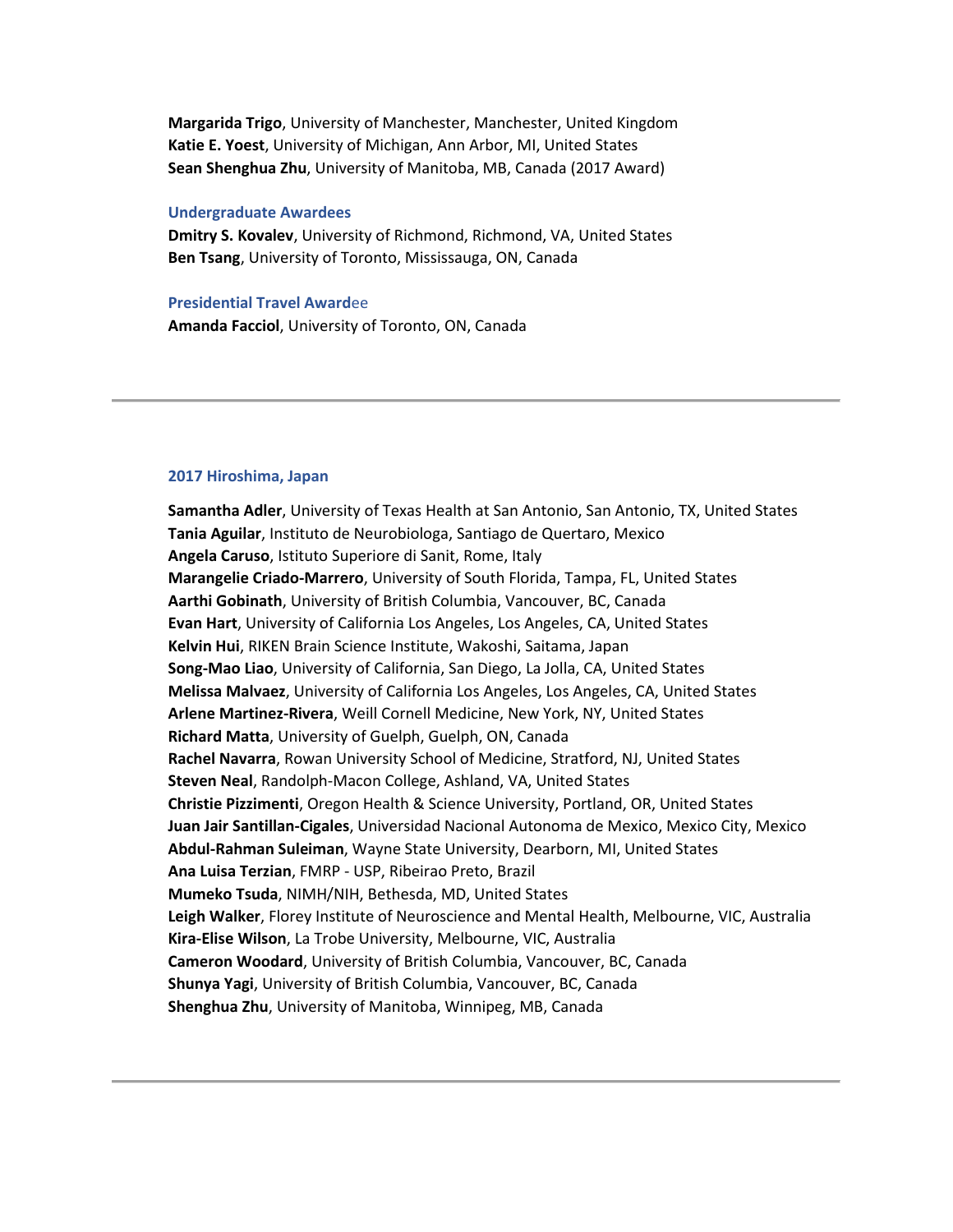### **2016 Budapest, Hungary**

**Sarah Baracz**, University of Sydney, Sydney, NSW, Australia **Laszlo Biro**, Institute of Experimental Medicine Hungary **Zsuzsa Buchwald**, Mouse Imaging Center/The Hospital for Sick Children, Toronto, ON, Canada **Robert Cole**, Temple University, Philadelphia, PA, United States **Zackary Cope**, University of California San Diego, San Diego, CA, United States **Matthew Davenport**, Cincinnati Children's Hospital Medical Center, Cincinnati, OH, United **States Patricia de la Tremblaye**, University of Pittsburgh, Pittsburgh, PA, United States **Gabor Egervari**, Icahn School of Medicine at Mount Sinai, New York City, NY, United States **Amanda Facciol**, University of Toronto Mississauga, Mississauga, ON, Canada **Theresa Kisko**, Phillips University Marburg Germany **Steven Nieto**, University of Houston, Houston, TX, United States **Richard O'Connor**, Icahn School of Medicine at Mount Sinai, New York City, NY, United States **Timothy Schoenfeld**, National Institute of Mental Health, Bethesda, MD, United States **Dominik Seffer**, Philipps-University, Marburg, Germany **Soaleha Shams**, University of Toronto, Toronto, ON, Canada **Alexandra Stolyarova**, University of California, Los Angeles, CA, United States **Ayse Sungur**, Philipps-University, Marburg, Germany **Steven Tran**, University of Toronto, Toronto, ON, Canada

# **2015 Victoria, British Columbia, Canada**

# **Postdoctoral Awardees**

**Sarah Jablonski**, Cincinnati Children's Hospital Medical Center, Cincinnati, OH, United States **Joseph McQuail**, University of Florida, Gainsville, FL, United States **Jules Panksepp**, Oregon Health and Science University, Portland, OR, United States

# **Graduate Awardees**

**Franklin Back**, Universidade Federal de Santa Catarina, Florianópolis, Brazil **Jacqueline-Marie Ferland**, University of British Columbia, Vancouver, BC, Canada **Mouna Haidar**, The Florey Institute of Neuroscience and Mental Health, Parkville, VIC, Australia **Joshua Haight**, University of Michigan, Ann Arbor, MI, United States **Daniel Hoops**, The Australian National University, Canberra, Australia **Christopher Fitzpatrick**, University of Michigan, Ann Arbor, MI, United States **Kanza Khan**, University of Southern Mississippi, Hattisburg, MS, United States **Richard Matta**, University of Guelph, Guelph, ON, Canada **Leah Mayo**, University of Chicago, Chicago, IL, United States **Morgane Milienne-Petiot**, University of California, San Diego, CA, United States **Andrew Murtishaw**, University of Nevada, Las Vegas, NV, United States **Eric Parise**, Florida State University, Tallahassee, FL, United States **Patrick Piantadosi**, University of British Columbia, Vancouver, BC, Canada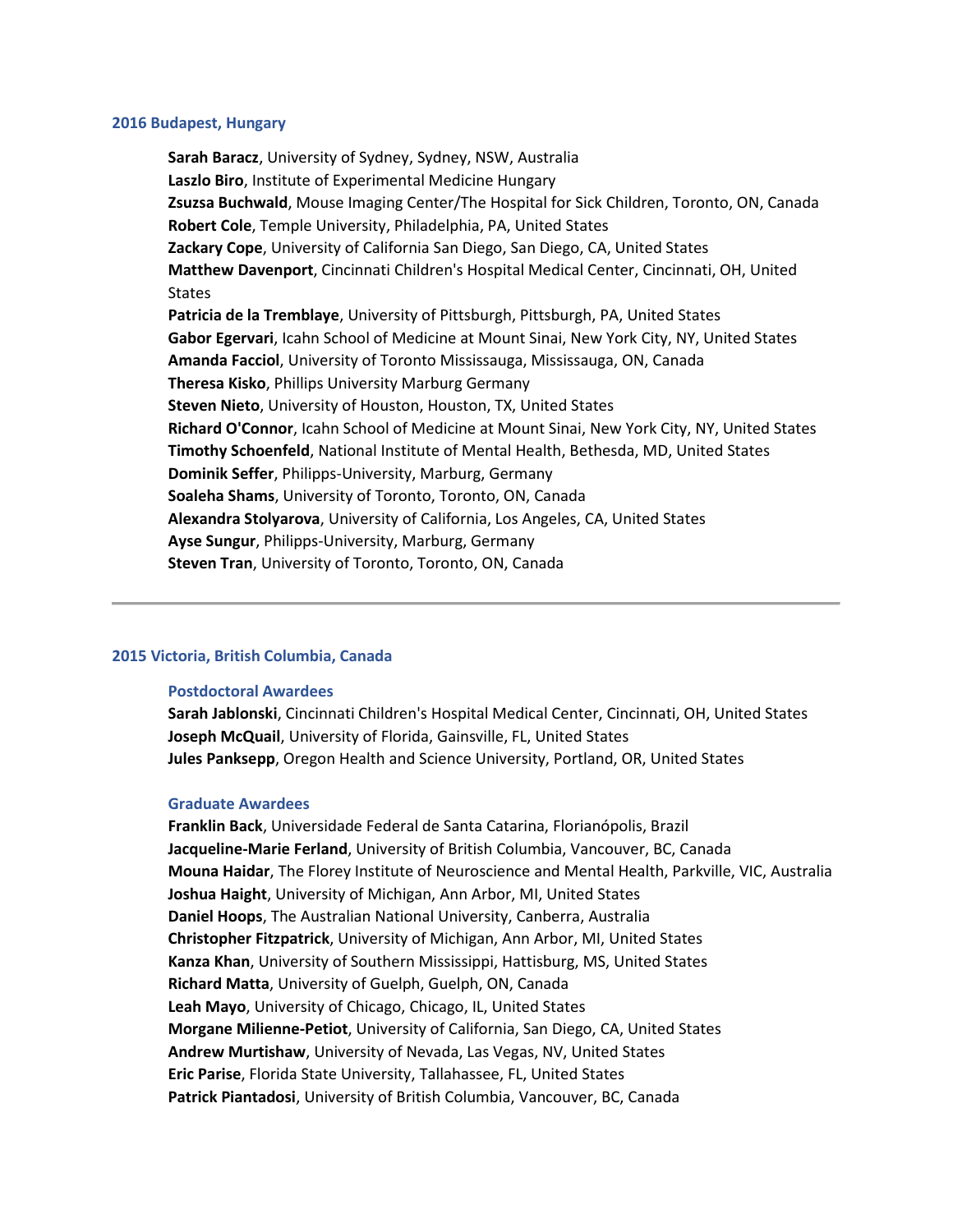**Esther Remmelink**, Vrije Universiteit Amsterdam, Amsterdam, Netherlands **Steven Tran**, University of Toronto, Toronto, ON, Canada

# **Undergraduate Awardee**

**Jason Alipio**, California State University, San Bernardino, CA, United States

# **2014 Las Vegas, Nevada, USA**

# **Postdoctoral Awardees**

Adams, University of British Columbia, Canada **Davide Amato**, University Hospital Erlangen, Germany **Marci Mitchell**, Yale University, New Haven, CT, United States **Caitlin Orsini**, University of Florida, Gainsville, FL, United States **Tomasz Schneider**, Durham University, Durham, United Kingdom **Fiona Zeeb**, Centre for Addiction and Mental Health, Toronto, ON, Canada

## **Graduate Awardees**

**Allison Auchter**, University of Texas, Austin, TX, United States **Gregory Barord**, CUNY Brooklyn College, Brooklyn, NY, United States **Michael Barrus**, University of British Columbia, Vancouver, BC, Canada **Blanca Sofia Beas**, University of Florida College of Medicine, Gainsville, FL, United States **Michael Bowen**, University of Sydney, Sydney, NSW, Australia **Xi Chu**, University of Tromsø, Tromsø, Norway **Caylen Cloutier**, University of Western Ontario, London, ON, Canada **Paul Cocker**, University of British Columbia, Vancouver, BC, Canada **Lauren DePoy**, Emory University, Atlanta, GA, United States **Kelsy Ervin**, University of Guelph, Guelph, ON, Canada **Julianne Jett**, University of Texas Health Science Center, Austin, TX, United States **Samantha Mahabir**, University of Toronto Mississauga, Mississauga, ON, Canada **Elizabeth Manning**, Florey Institute of Neuroscience & Mental Health, Parkville, VIC, Australia **Chantelle Terrillion**, University of Maryland, College Park, MD, United States **Lucas Watterson**, Arizona State University, Tempe, AZ, United States

# **2013 Malahide, County Dublin, Ireland**

#### **Postdoctoral Awardees**

**Michal Arad**, University of Maryland, Baltimore, Maryland, MD, United States **Lisa Briand**, University of Pennsylvania School of Medicine, Philadelphia, PA, United States **Stephen Mahler**, Medical University of South Carolina, Charleston, SC, United States **Joanna L. Workman**, University of British Columbia, Vancouver, BC, Canada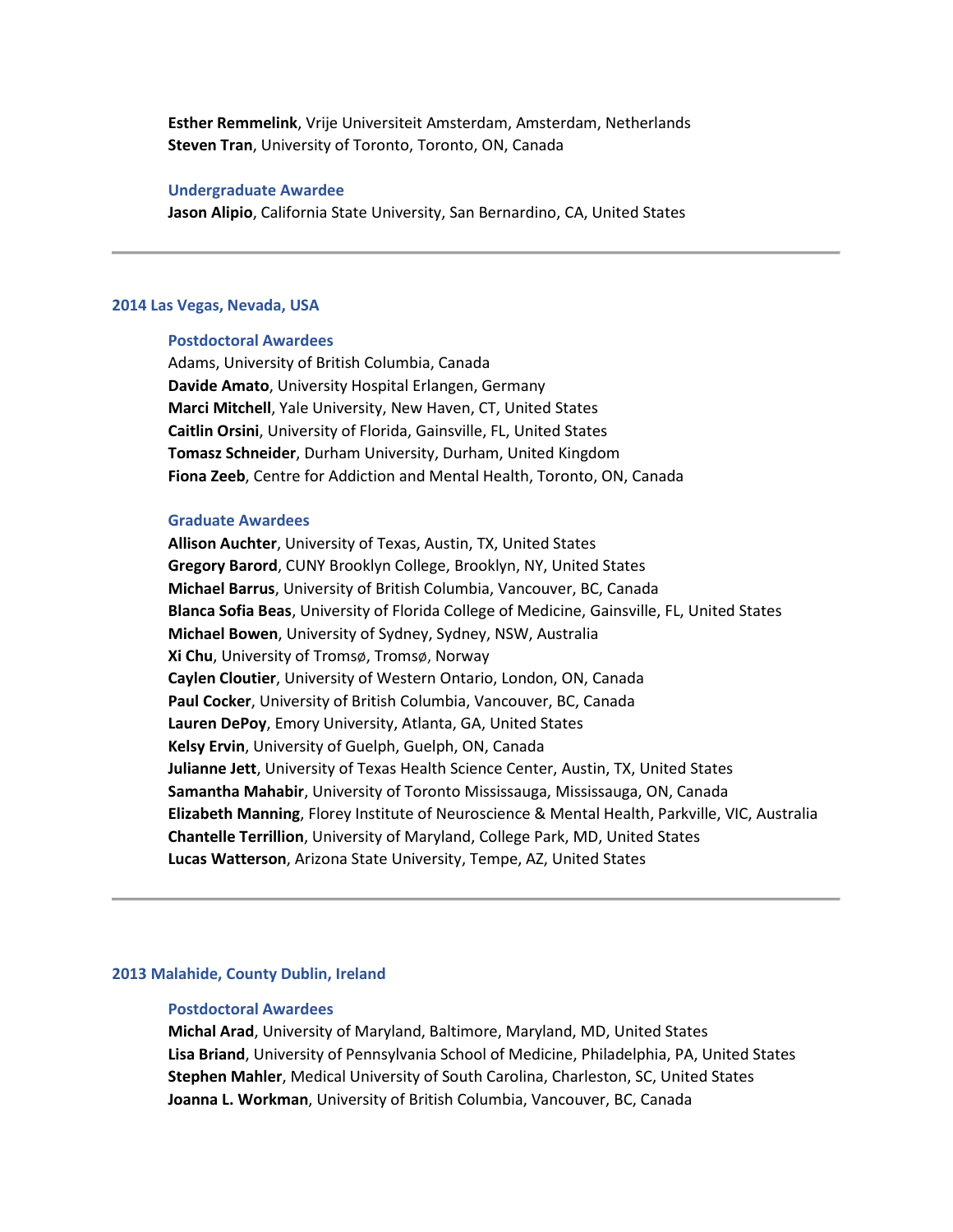**Armin Zlomuzica**, Ruhr-University of Bochum, Bochum, Germany

#### **Graduate Awardees**

**Ryan Bastle**, Arizona State University, Tempe, AZ, United States **Michael J. Corley**, University of Hawaii at Manoa, Honolulu, HI, United States **Alexandre Hoeller**, Federal University of Santa Catarina, Florianópolis, Brazil **Ann N. Hoffman**, Arizona State University, Tempe, AZ, United States **Linnet Ramos**, University of Sydney, Sydney, NSW, Australia **Sergey Sotnikov**, Max Planck Institute of Psychiatry, Munich, Germany **Farah Wahida Suhaimi**, Universiti Sains Malaysia, Penang, Malaysia **Brandon Lee Warren**, Florida State University, Tallahassee, FL, United States

# **2012 Kona, Hawaii, USA**

## **Postdoctoral Awardees**

**Alaine Keebaugh**, Emory University, Atlanta, GA, United States **Alexxai Kravitz**, Gladstone Institutes, San Francisco, CA, United States **Erik Oleson**, University of Maryland-School of Medicine, Baltimore, MD, United States **Tori Schaefer**, Cincinnati Children's Research Foundation, Cincinnati, OH, United States **Moriel Zelikowsky**, Caltech, Pasadena, CA, United States

## **Graduate Awardees**

**Catherine Barrett**, Emory University, Atlanta, GA, United States **Collin Challis**, University of Pennsylvania, Philadelphia, PA, United States **Nina Donner**, University of Colorado-Boulder, CO, United States **Stephanie Groman**, University of California-Los Angeles, CA, United States **Anna Phan**, University of Guelph, Guelph, ON, Canada **Kartik Ramamoorthi**, MIT, Cambridge, MA, United States **Adam Smith**, Florida State University, Tallahassee, FL, United States **Brandon Warren**, Florida State University, Tallahassee, FL, United States

### **Regional Travel Awardees**

**Michael Bowen**, University of Sydney, NSW, Australia **Áron Tulogdi**, Institute of Experimental Medicine, Budapest, Hungary

# **2011 Steamboat Springs, Colorado, United States**

### **Postdoctoral**

**Laurence Daniele Coutellier**, NIMH, National Institute of Health, Bethesda, MD, United States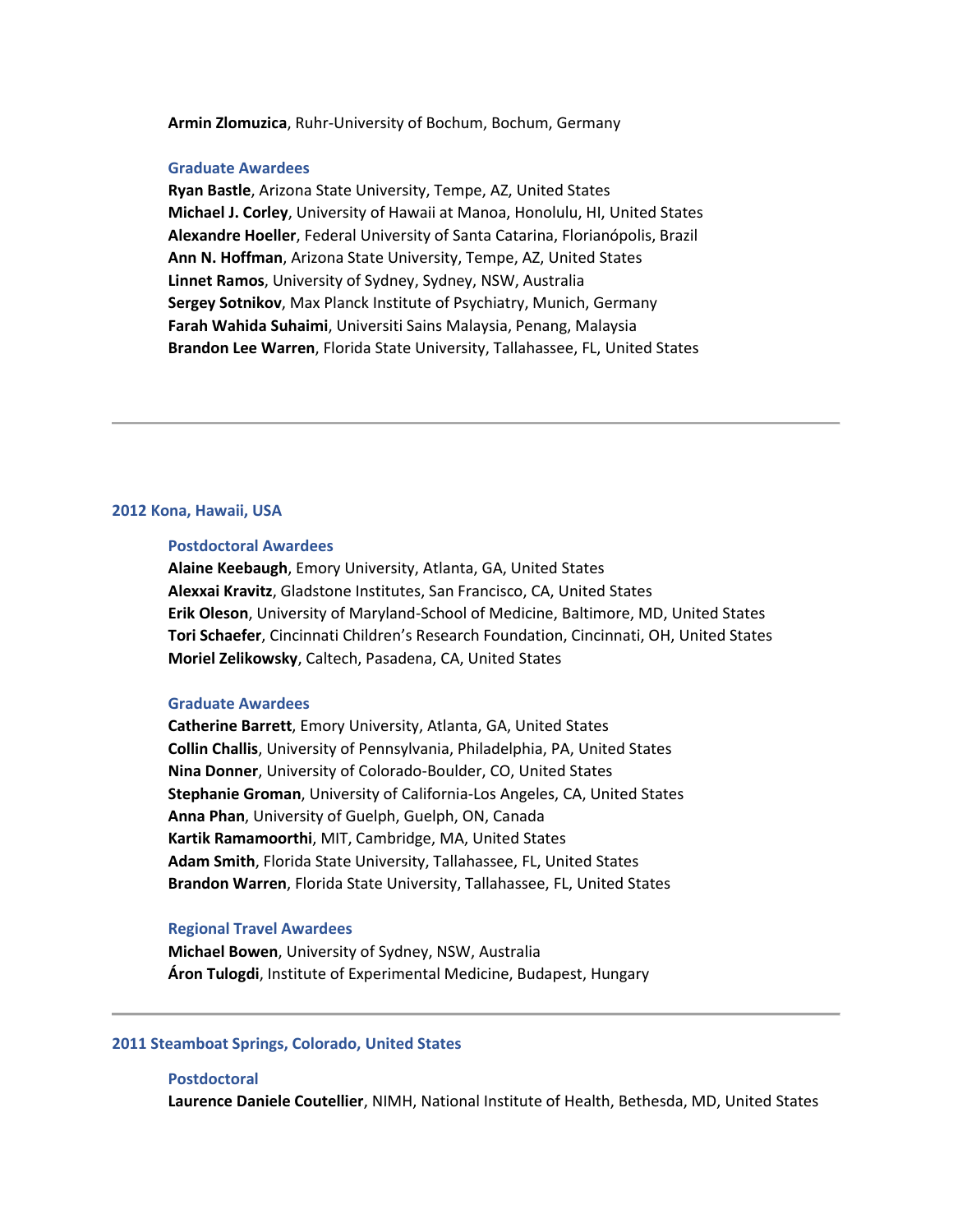**Eimeira Padilla**, University of Texas at Austin, Austin, TX, United States **Lissandra C. Baldan Ramsey**, Yale University, New Haven, CT, United States

# **Graduate Awardees**

**Amanda A. Braun**, University of Cincinnati, Cincinnati, OH, United States **Andrew Robert Burke**, University of South Dakota, Vermillion, SD, United States **Richard Chu**, Drexel University College of Medicine, Philadelphia, PA, United States **Amy E. Clipperton Allen**, University of Guelph, Guelph, ON, Canada **Geetha Kannan**, Johns Hopkins University, Baltimore, MD, United States

## **Undergraduate Awardees**

**Manoela Viar Fogaça**, School of Medicine of Ribeirão Preto, Ribeirão Preto, São Paulo, Brazil **Fernando Midea Cuccovia Vasconcelos Reis**, Univ. of Sao Paulo, Ribeirão Preto, São Paulo, Brazil **Kerisa Lea Shelton**, Northern Arizona University, Flagstaff, AZ, United States **Kalpana Subedi**, Morgan State University, Baltimore, MD, United States

## **2010 Villisimius, Sardinia, Italy**

# **Postdoctoral Awardees**

**Michael Vincent Baratta**, MIT, Cambridge, MA, United States **Jodi L. Pawluski**, Maastricht University, Maastricht, The Netherlands **Kate Marie Wassum**, University of California, Los Angeles, CA, United States **Ingo Willuhn**, University of Washington, Seattle, WA, United States

## **Graduate Awardees**

**Cindy Kaur Barha**, University of British Columbia, Vancouver, BC, Canada **Elizabeth Thomas Cox**, University of North Carolina, Chapel Hill, NC, United States **Lauren Kristen Dobbs**, Oregon Health & Science University, Portland, OR, United States **Catherine Anne Marcinkiewcz**, University of Florida, Gainesville, FL, United States **Noam Miller**, University of Toronto, Toronto, ON, Canada **Brandon Lance Pearson**, University of Hawaii at Manoa, Honolulu, HI, United States **Robert Raymond Rozeske**, University of Colorado-Boulder, CO, United States **Sandy Richard Shultz**, University of Western Ontario, London, ON, Canada **Jessica Anne Siegel**, Oregon Health & Science University, Portland, OR, United States

# **Presidential Travel Awardees**

**Leonie de Visser**, Utrecht University, Urecht, The Netherlands **Melanie A. Paquette**, University of Texas Health Science Center, San Antonio, TX, United States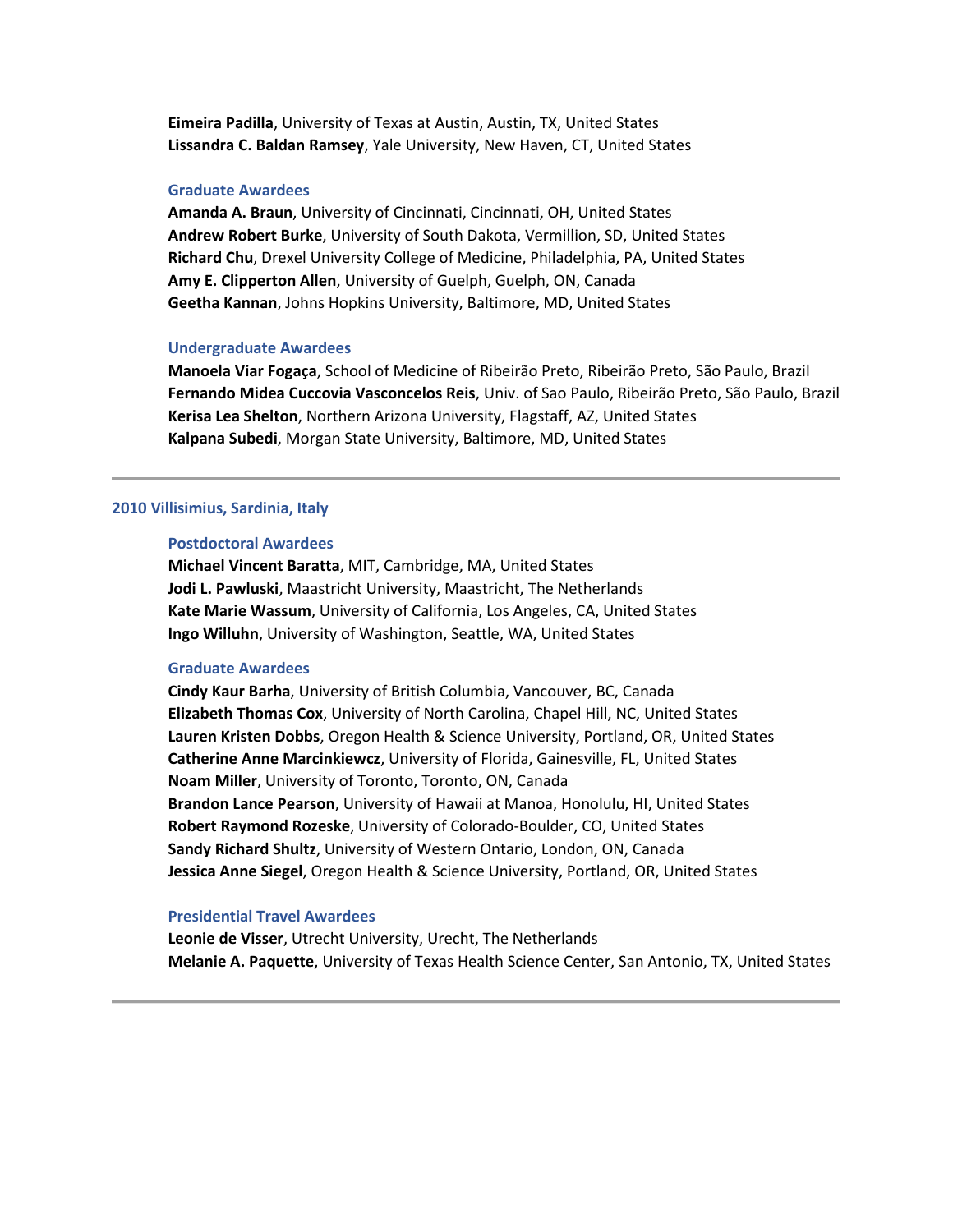#### **2009 Nassau, Bahamas**

#### **Postdoctoral Awardees**

**Jonathan Lael Brigman**, National Institute on Alcohol Abuse and Alcoholism, Rockville, MD, United States

**Susanne Brummelte**, University of British Columbia, Vancouver, BC, Canada **Nicholas Gilpin**, The Scripps Research Institute, La Jolla, CA, United States **Adam Lee Halberstadt**, University of California San Diego, La Jolla, CA, United States **Daniela Schulz**, Brookhaven National Laboratory, Upton, NY, United States **Alicia A. Walf**, University at Albany, Albany, NY, United States

# **Graduate Awardees**

**Ethan Hayes Beckley**, Oregon Health & Science University, Portland, OR, United States **Jennifer Michelle Brielmaier**, George Mason University, Fairfax, VA, United States **Amy Elizabeth Clipperton**, University of Guelph, Guelph, ON, Canada **Mickael Degoulet**, Université de Aix-Marseille II, Marseille, France **Daniel Eskenazi**, University of Washington, Seattle, WA, United States **Darby F. Hawley**, University of Houston, Houston, TX, United States **Leigh Ann Miles**, Emory University, Atlanta, GA, United States **Eimeira Padilla**, University of Texas at Austin, Austin, TX, United States **Mariana Schroeder**, Bar Ilan University, Ramat Gan, Israel **Calvin Kai Young**, University of Calgary, Calgary, AB, Canada

#### **Undergraduate Awardee**

**Paul Brito-Vargas**, Universidad del Este, Carolina, Puerto Rico

### **2008 St. Thomas, US Virgin Islands**

**Segev Barak**, Tel Aviv University, Tel Aviv, Isreal **Corina Bondi**, University of Texas Health Science Center at San Antonio, TX, United States **Evelyn Field**, University of Calgary, Calgary, AB, Canada **Katherine Gililland**, Oregon Health & Science University, Portland, Oregon, United States **Jodi Gresack**, University of California-San Diego, La Jolla, CA, United States **Thomas Jarrett**, University of North Carolina at Chapel Hill, NC, United States **Amod Kulkarni**, University of Cape Town, Cape Town, South Carolina **Jodi Lukkes**, University of South Dakota, Vermillion, SD, United States **Matthew McMurray**, University of North Carolina at Chapel Hill, NC, United States **Tori Schaefer**, Cincinnati Children's Hospital Medical Center, Cincinnati, OH, United States **Matthew Skelton**, Cincinnati Children's Hospital Medical Center, Cincinnati, OH, United States **Markus Wöhr**, Philipps-University, Marburg, Germany **Jared Young**, University of California-San Diego, La Jolla, CA, United States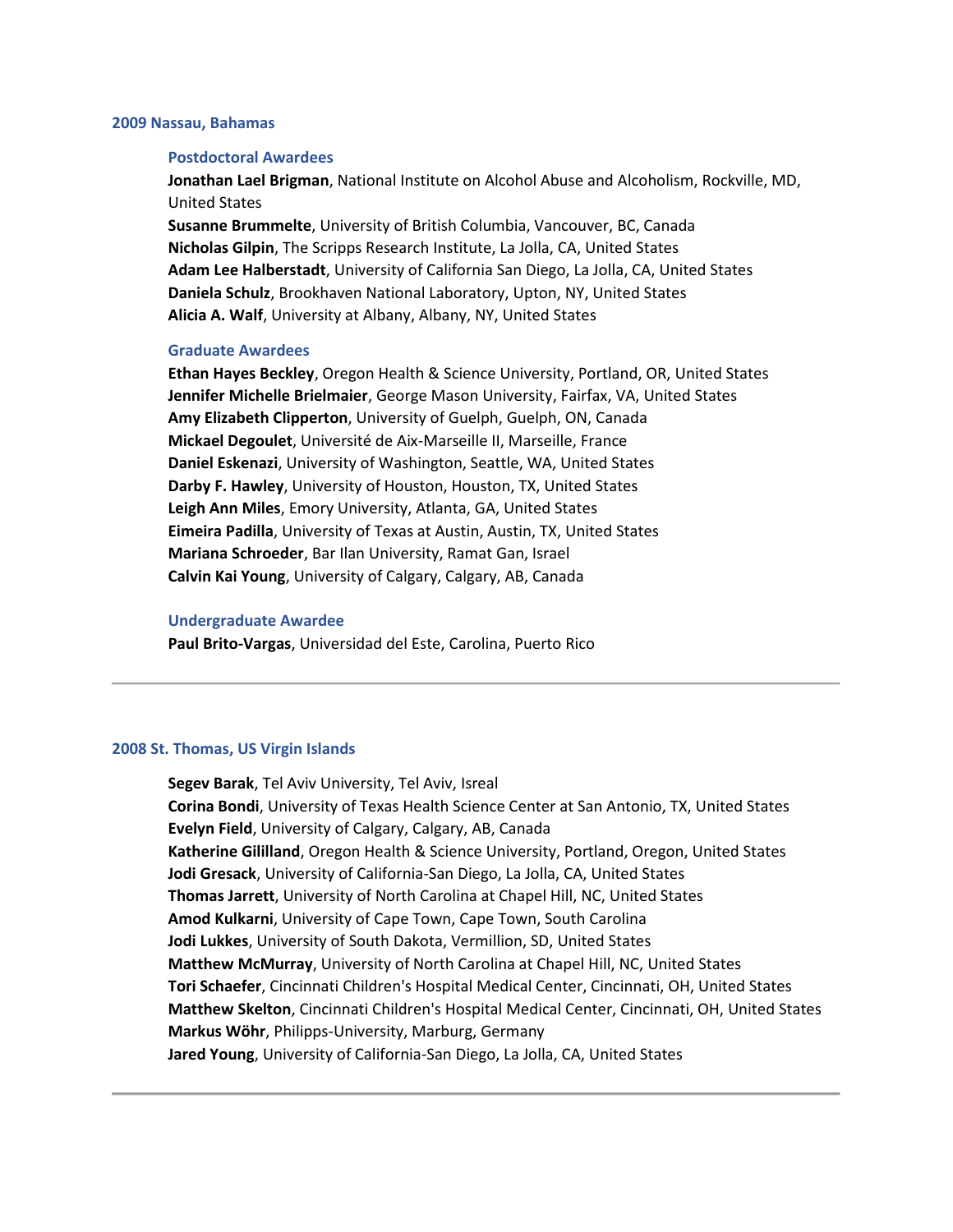#### **2007 Rio de Janeiro, Brazil**

**Michal Arad**, Tel Aviv University, Israel **Catalina Cervantes**, The University of Texas at Austin, TX, United States **Kelly L. Conrad**, Rosalind Franklin University, Chicago, IL, United States **James Doherty**, Georgia State University, Atlanta, GA, United States **Jermaine D. Jones**, American University, Washington, DC, United States **Amanda C. Kentner**, University of Ottawa, Ottawa, ON, Canada **Noam Y. Miller**, University of Toronto, Toronto, ON, Canada **Rupshi Mitra**, Stanford University, Stanford, CA, United States **Christian P. Müller**, University of Düsseldorf, Germany **Nupur Nag**, Wellesley College, Wellesley, MA, United States **Jeffrey Parrilla**, Universidad del Este, Puerto Rico **Susanna Pietropaolo**, ETH, Switzerland **Holger Russig**, ETH Zurich, Switzerland

### **2006 Whistler, BC, Canada**

# **Postdoctoral Awardees**

**Melissa Glenn**, Duke University, Durham, NC, United States **Todd Gould**, National Institute of Mental Health/NIH, Bethesda, MD, United States **Florence Roullet**, The Brain Body Institute and McMaster University, Hamilton, ON, Canada **Maria Toledo-Rodriguez**, Swiss Federal Institute of Technology (EPFL), Switzerland **Ajai Vyas**, Stanford University, Stanford, CA, United States

# **Graduate Awardees**

**Karen Alsene**, University of Wisconsin, Madison, WI, United States **Nurith Amitai**, University of California, San Diego, CA, United States **David Ballok**, McMaster University, Hamilton, ON, Canada **Lisa Briand**, University of Michigan, Ann Arbor, MI, United States **Neil Fournier**, University of Saskatchewan, SK, Canada **Sarah A. Johnson**, University of Toronto, Toronto, ON, Canada **Amanda C. Kentner**, University of Ottawa, Ottawa, ON, Canada **Stephen Mahler**, University of Michigan, Ann Arbor, MI, United States **Melissa Perreault**, McMaster University, Hamilton, ON, Canada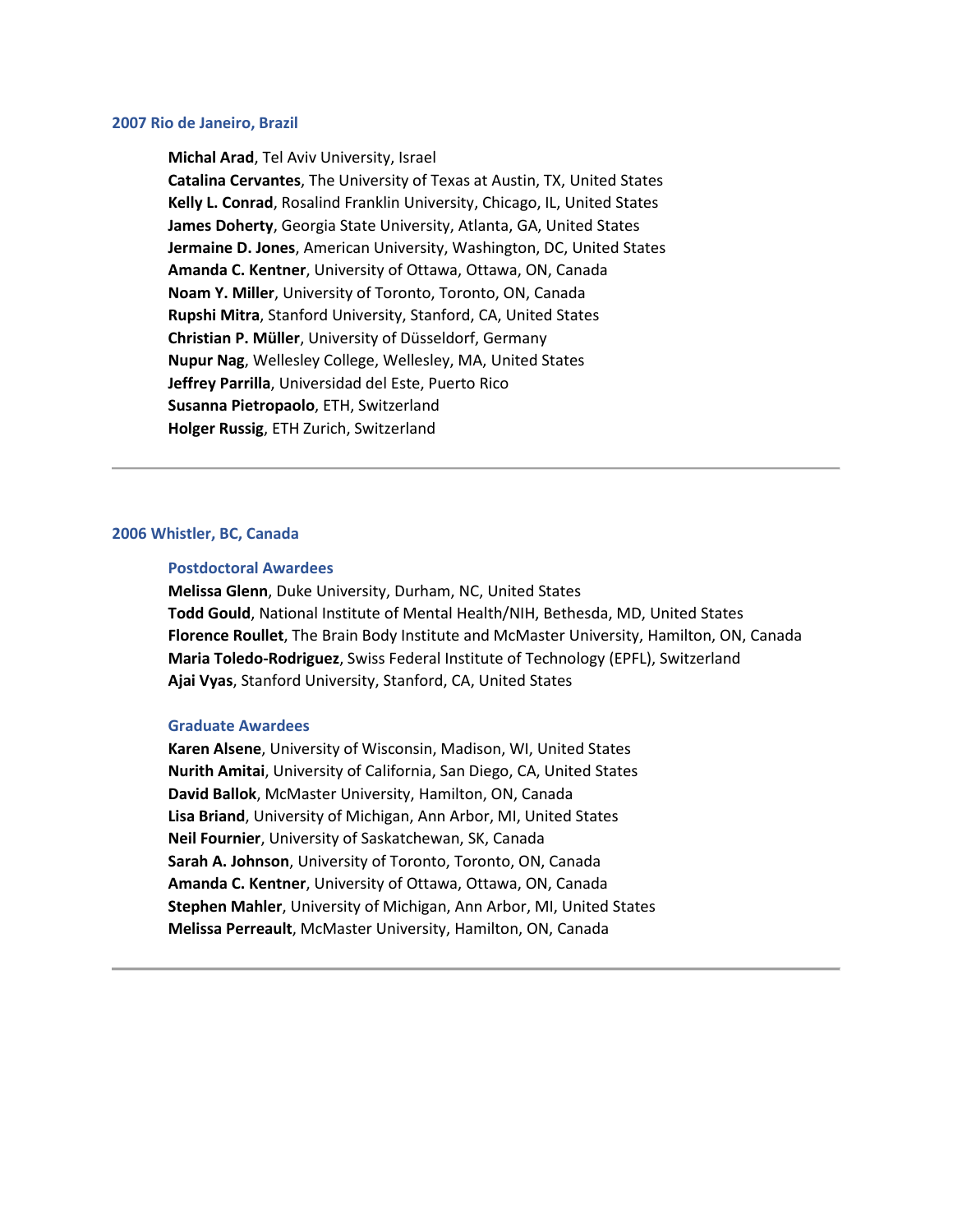## **2005 Santa Fe, New Mexico, USA**

### **Postdoctoral Awardees**

**Angela Grippo**, University of Illinois at Chicago, Chicago, IL, United States **Sreenivasulu Naidu Pattipati**, University Institute of Pharmaceutical Sciences, India

# **Graduate Awardees**

**Sarah Boudreau**, Dalhousie University, Halifax, NS, Canada **Andrea Kudwa**, University of Virginia, Charlottesville, VA, United States **Denise Leblanc-Duchin**, University of New Brunswick, Saint John, NB, Canada **Lauren Levy**, Yale University, New Haven, CT, United States **Vicente Martinez**, University of Michigan, Ann Arbor, MI, United States **Melanie Paquette**, Arizona State University, Tempe, AZ, United States **Marisa J. Rubinow**, University of Illinois, Chicago, IL, United States **Masafumi Takatsuna**, Toyama University, Japan **Kandy Velazquez**, University of Puerto Rico, San Juan, Puerto Rico **Amy Zmarowski**, Ohio State University, Columbus, OH, United States

# **2004 Key West, Florida, USA**

#### **Postdoctoral Awardees**

**Sheila Fleming**, University of California School of Medicine, Los Angeles, United States **Miriam Hickey**, University of California School of Medicine, Los Angeles, United States

## **Graduate Awardees**

**Ashley Acheson**, University at Buffalo, Buffalo, NY, United States **Nicole Avena**, Princeton University, Princeton, NJ, United States **Paul Lee**, University of Maryland, Baltimore, MD, United States **Lauren Levy**, Yale University, New Haven, CT, United States **Catherine Lowry**, University of Chicago, Chicago, IL, United States **Chris Markham**, University of Hawaii at Manoa, Honolulu, HI, United States **Tammy Moscrip**, Columbia University, New York City, NY, United States **Victoria Risbrough**, University of California, San Diego, CA, United States **Mu Yang**, University of Hawaii at Manoa, Honolulu, HI, United States

## **Undergraduate Awardees**

**Catherine McNutt**, Northern Kentucky University, Highland Heights, KY, United States **Tori Schaefer**, Cincinnati Children's Hospital Research Foundation, Cincinnati, OH, United States